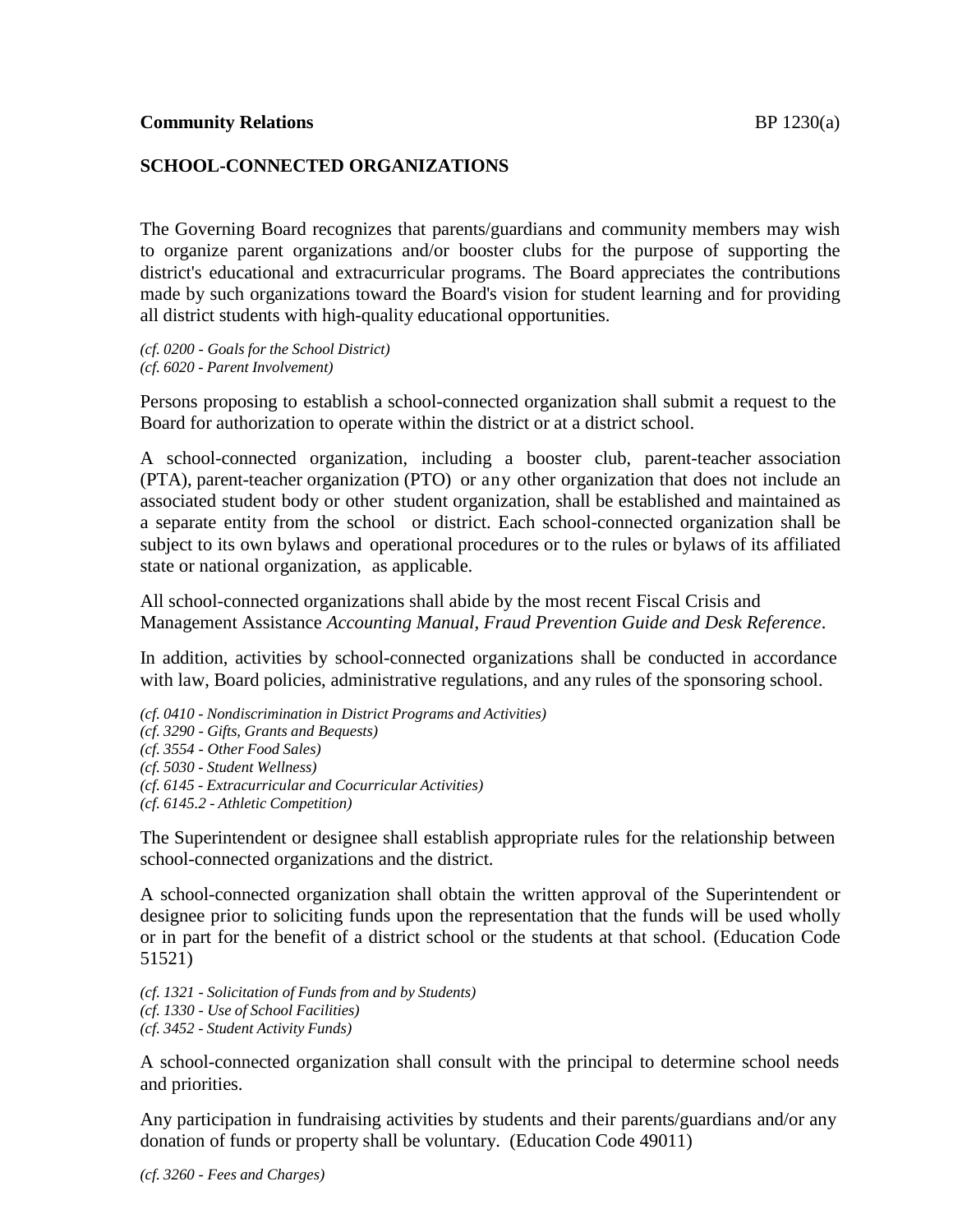### **SCHOOL-CONNECTED ORGANIZATIONS** (continued)

*Legal Reference:*

*EDUCATIONCODE 200-262.4 Prohibition of discrimination on the basis of sex 35160 Authority of governing boards 38130-38138 Civic Center Act, use of school property for public purposes 48931 Authorization for sale of food by student organization 48932 Authorization for fund-raising activities by student organization 49011 Student fees 49431-49431.7 Nutritional standards 51520 Prohibited solicitation on school premises 51521 Fund-raising project BUSINESS AND PROFESSIONS CODE 17510-17510.95 Solicitations for charitable purposes 25608 Alcohol on school property; use in connection with instruction GOVERNMENTCODE 12580-12599.7 Fundraisers for Charitable Purposes Act PENAL CODE 319-329 Lottery, raffle CODE OF REGULATIONS, TITLE 5 4900-4965 Nondiscrimination in elementary and secondary education programs 15500 Food sales in elementary schools 15501 Food sales in high schools and junior high schools 15575-15578 Requirements for foods and beverages outside the federal meals program CODE OF REGULATIONS, TITLE 11 300-312.1 Fundraising for charitable purposes UNITED STATES CODE, TITLE 20 1681-1688 Discrimination based on sex or blindness, Title IX CODE OF FEDERAL REGULATIONS, TITLE 7 210.11 Competitive food services 220.12 Competitive food services COURT DECISIONS Serrano v. Priest, (1976) 18 Cal. 3d 728*

*ManagementResources:*

*FISCAL CRISIS AND MANAGEMENT ASSISTANCE TEAM PUBLICATIONS 2015 ASB Accounting Manual, Fraud Prevention Guide and Desk Reference WEB SITES CSBA: [http://www.csba.org](http://www.csba.org/) California Office of the Attorney General, charitable trust registry: <http://caag.state.ca.us/charities> California State PTA: [http://www.capta.org](http://www.capta.org/) Fiscal Crisis and Management Assistance Team (FCMAT); [http://www.fcmat.org](http://www.fcmat.org/)*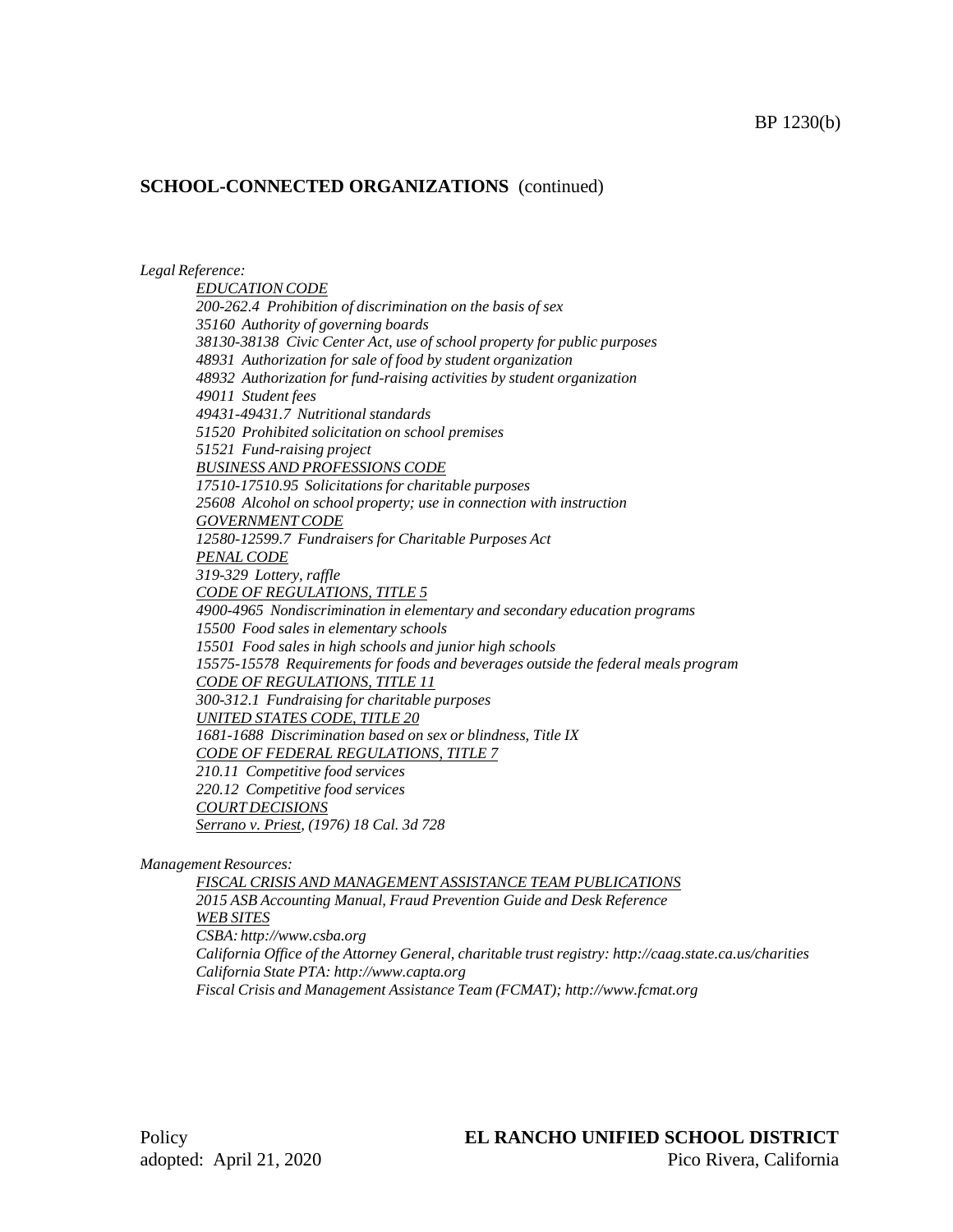### **Community Relations** AR 1230(a)

# **SCHOOL-CONNECTED ORGANIZATIONS**

A school-connected organization's request for authorization to operate within the district or at a district school shall contain, as appropriate:

- 1. The name and purpose of the organization
- 2. The date of application
- 3. Bylaws, rules, and procedures under which the organization will operate, including procedures for maintaining the organization's finances, membership qualifications, if any, and an agreement that the group will not engage in unlawful discrimination
- *(cf. 0410 - Nondiscrimination in District Programs and Activities)*
- 4. The names, addresses, and phone numbers of all officers
- 5. A list of specific objectives
- 6. An agreement to grant the district the right to:
- a. Access financial records at any time during the fiscal year as part of the normal interim review process, and
- b. Audit the group's financial records, either by district personnel or a certified public accountant, whenever any concern is raised regarding the use of the funds.
- 7. The name of the bank where the organization's account will be located and the names of those authorized to withdraw funds
- 8. The signature of the principal of the supporting school
- 9. Planned use for any money remaining at the end of the year if the organization is not continued or authorized to continue in the future
- 10. An agreement to provide evidence of liability and/or directors and officers insurance when and in the manner required by law

*(cf. 1330 - Use of School Facilities)*

Requests for subsequent authorization shall be annually submitted to the Superintendent or designee, along with a financial statement showing all income and expenditures from fundraisers. If the Superintendent or designee proposes to deny the request for reauthorization, he/she shall present his/her recommendation to the Governing Board for approval.

When deemed necessary by the Board or the Superintendent or designee, the authorization for a school-connected organization to conduct activities in the district may be revoked at any time.